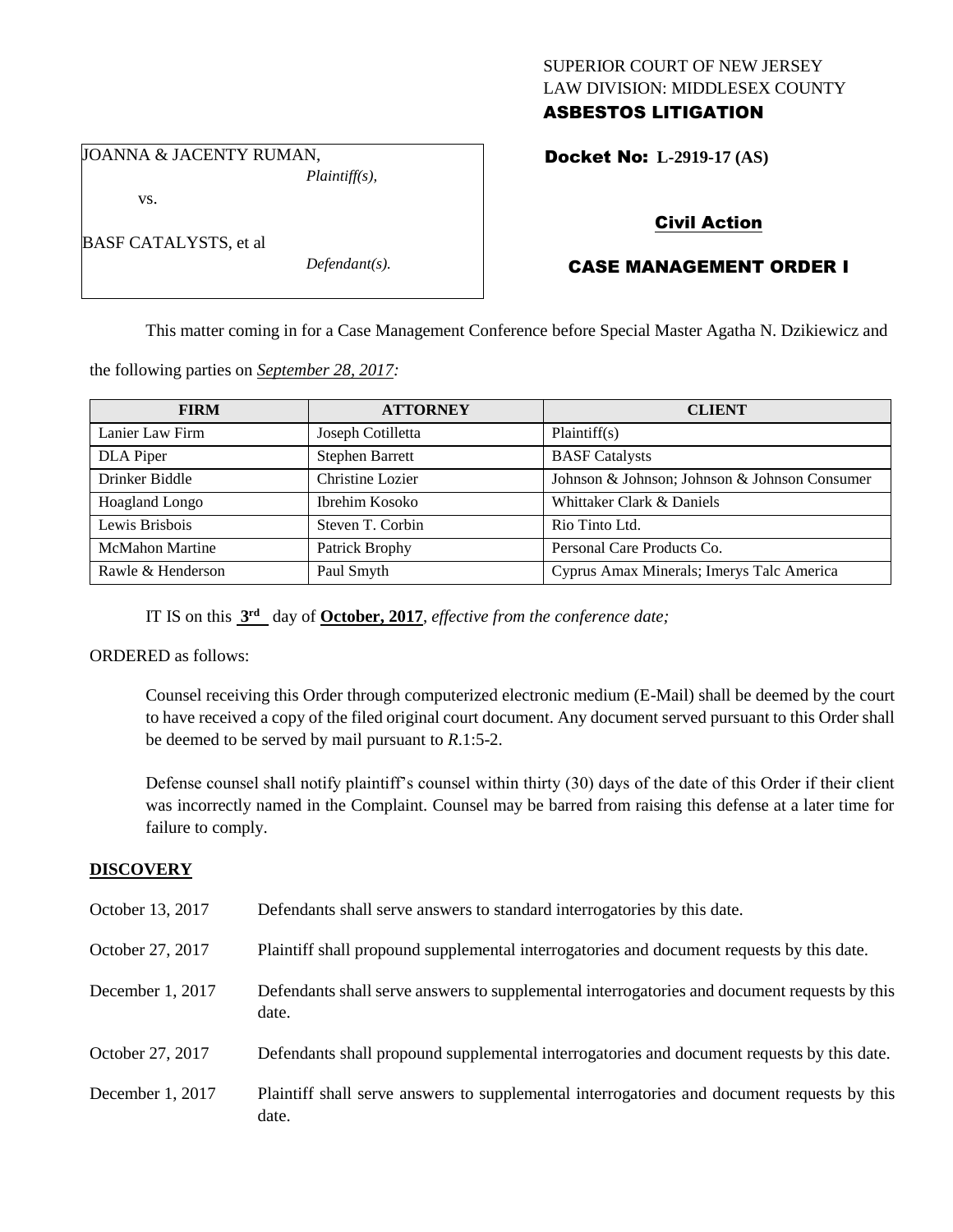- January 16, 2018 Fact discovery, including depositions, shall be completed by this date. Plaintiff's counsel shall contact the Special Master within one week of this deadline if all fact discovery is not completed.
- January 16, 2018 Depositions of corporate representatives shall be completed by this date.

### **EARLY SETTLEMENT**

April 6, 2017 Settlement demands shall be served on all counsel and the Special Master by this date.

#### **SUMMARY JUDGMENT MOTION PRACTICE**

- February 15, 2018 Plaintiff's counsel shall advise, in writing, of intent not to oppose motions by this date.
- March 1, 2018 *(Thurs.)* Summary judgment motions shall be filed no later than this date.
- March 29, 2018 *(Thurs.)* Last return date for summary judgment motions.

### **MEDICAL DEFENSE**

- January 31, 2018 Plaintiff shall serve medical expert reports by this date.
- January 31, 2018 Upon request by defense counsel, plaintiff is to arrange for the transfer of pathology specimens and x-rays, if any, by this date.
- April 16, 2018 Defendants shall identify its medical experts and serve medical reports, if any, by this date. In addition, defendants shall notify plaintiff's counsel (as well as all counsel of record) of a joinder in an expert medical defense by this date.

# **LIABILITY EXPERT REPORTS**

- February 16, 2018 Plaintiff shall identify its liability experts and serve liability expert reports or a certified expert statement by this date or waive any opportunity to rely on liability expert testimony.
- April 16, 2018 Defendants shall identify its liability experts and serve liability expert reports, if any, by this date or waive any opportunity to rely on liability expert testimony.

#### **ECONOMIST EXPERT REPORTS**

- February 16, 2018 Plaintiff shall identify its expert economists and serve expert economist report(s), if any, by this date or waive any opportunity to rely on economic expert testimony.
- April 16, 2018 Defendants shall identify its expert economists and serve expert economist report(s), if any, by this date or waive any opportunity to rely on economic expert testimony.

#### **EXPERT DEPOSITIONS**

May 14, 2018 Expert depositions shall be completed by this date. To the extent that plaintiff and defendant generic experts have been deposed before, the parties seeking that deposition in this case must file an application before the Special Master and demonstrate the necessity for that deposition. To the extent possible, documents requested in a deposition notice directed to an expert shall

 $\_$  ,  $\_$  ,  $\_$  ,  $\_$  ,  $\_$  ,  $\_$  ,  $\_$  ,  $\_$  ,  $\_$  ,  $\_$  ,  $\_$  ,  $\_$  ,  $\_$  ,  $\_$  ,  $\_$  ,  $\_$  ,  $\_$  ,  $\_$  ,  $\_$  ,  $\_$  ,  $\_$  ,  $\_$  ,  $\_$  ,  $\_$  ,  $\_$  ,  $\_$  ,  $\_$  ,  $\_$  ,  $\_$  ,  $\_$  ,  $\_$  ,  $\_$  ,  $\_$  ,  $\_$  ,  $\_$  ,  $\_$  ,  $\_$  ,